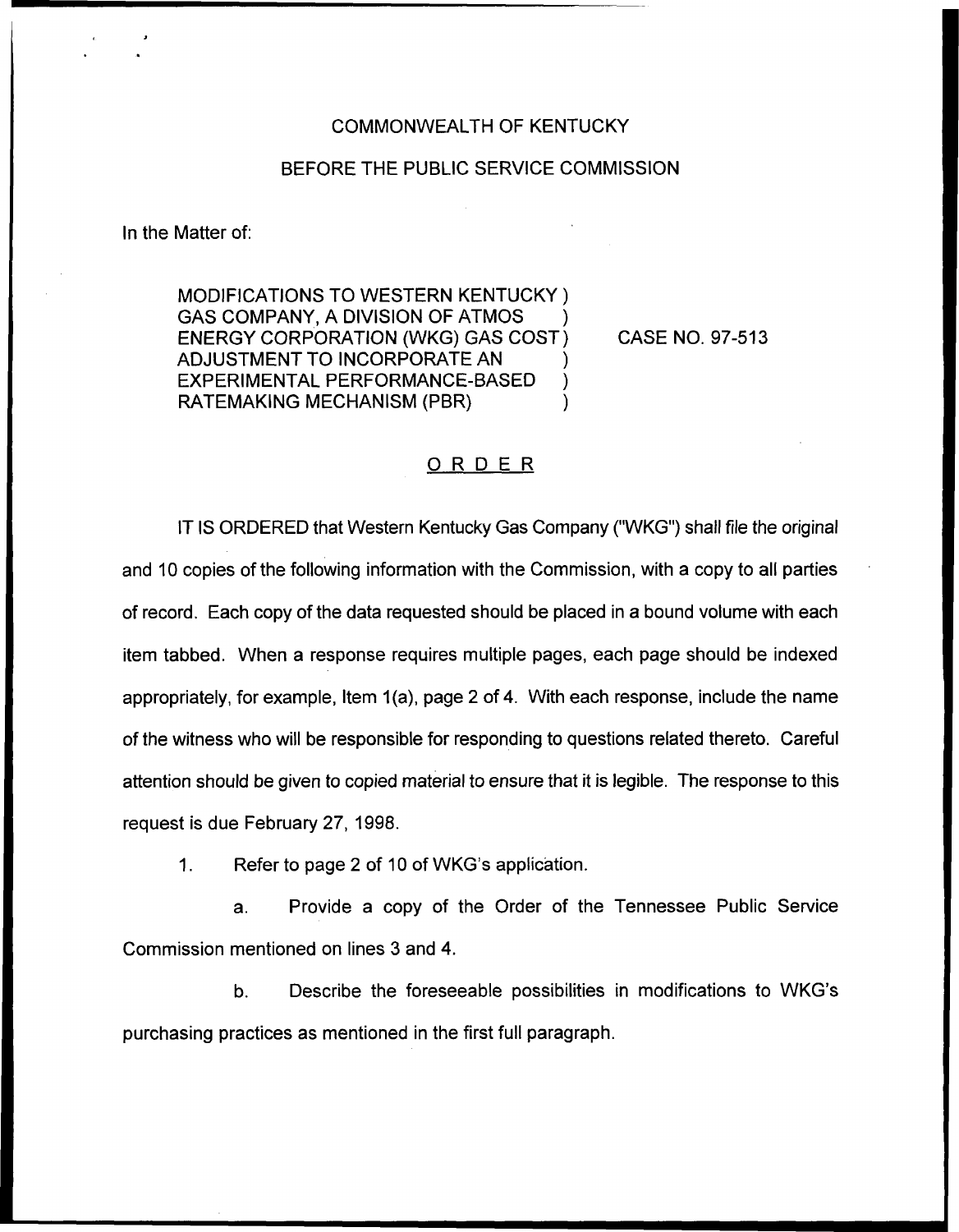2. Refer to page 4 of 10 of WKG's application. WKG discusses in the first full paragraph the Commission's failure to approve LG&E's proposal to offset financial transaction costs associated with risk management activities against gas cost savings. What is WKG's proposal in regard to recovery of these costs?

3. Why does WKG not include pipeline storage or its own system storage in its PBR?

4. Refer to page 8 of 10 of WKG's application. To what "newer gas supply arrangements" is WKG referring in line 7 of the first full paragraph?

5. As part of its application WKG has calculated what its savings against the benchmark would have been during the time period November 1996 through October 1997. Calculate what savings or expenses against the benchmark would have been over each of the two preceding years.

6. Refer to page 9 of 10 of WKG's application, the explanation of PBR Part B. What opportunities exist for lowering the rates for the transportation of natural gas? Does WKG currently have discounted transportation rates?

7. Is WKG now making or has it ever made off-system sales? If so, provide details as to time periods, volumes, and sales revenues. If not, describe what opportunities exist for WKG to make such sales.

8. Refer to the Direct Testimony of James R. Harrington.

a. On page 12, line 12, it is stated that the proposed PBR program lowers the cost of regulation. Explain.

b. On page 12, line 22, explain the phrase "associated costs for the gas cost calculation." What are these costs and how will they be eliminated?

 $-2-$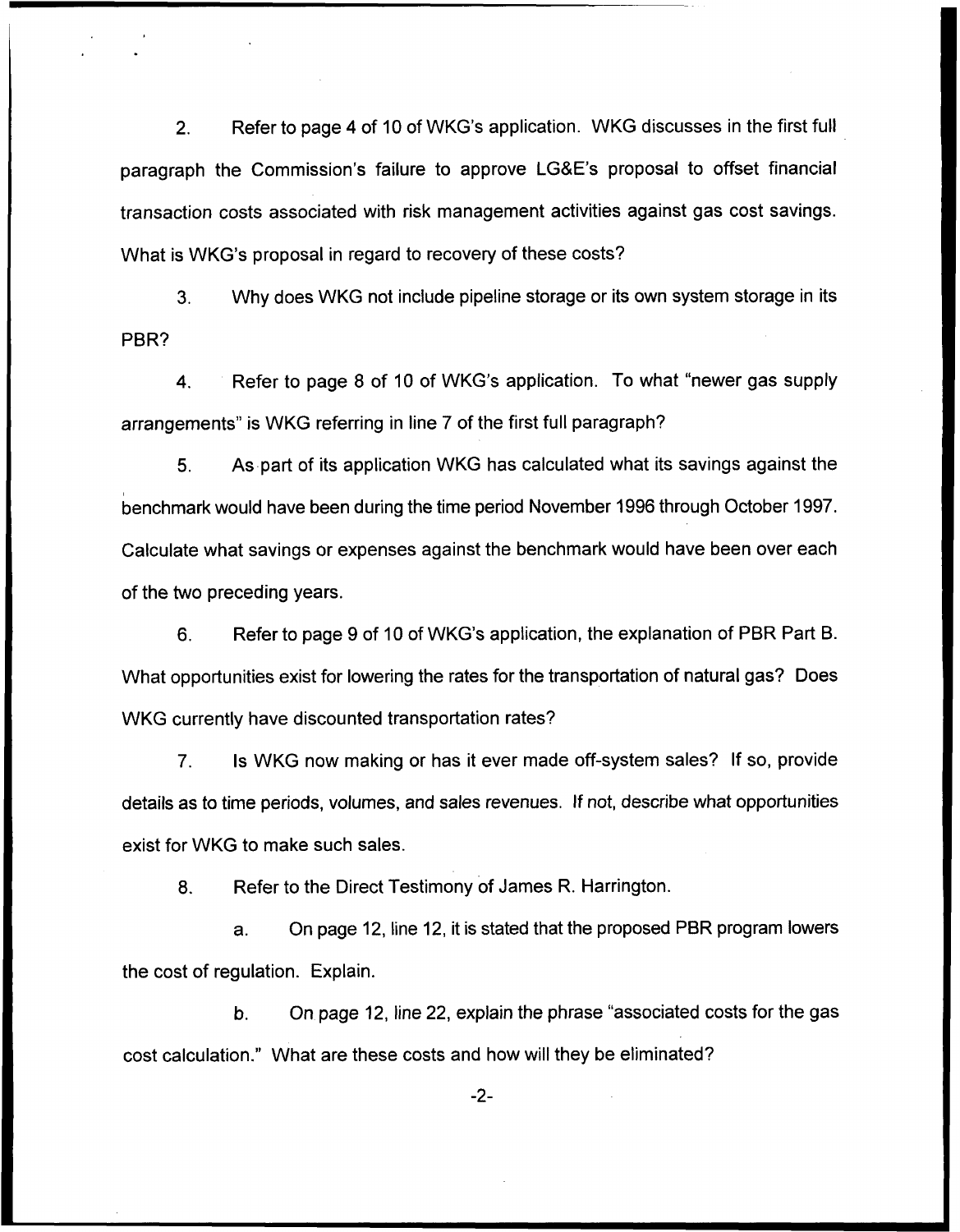c. Explain the statement on page 14, lines 13 and 14, that the PBR program will allow WKG to regain some competitiveness with other gas marketers serving Kentucky.

d. Refer to page 16, lines 13 and 14. How is the "active ingredient" of heavy emphasis on external performance standards, for example, data on the prices and costs of other utilities, represented in WKG's proposal? Explain.

9. Provide the historic reservation fees for Texas Gas Transmission Corporation ("TGT") and Tennessee Gas Pipeline Company ("TGPL") for the last five years.

10. Why did WKG not choose a longer period for calculation of its Historic Reservation Fee ("HRF") benchmark?

11. Refer to the Direct Testimony of Catherine W. Meyer.

a. Explain the statement on lines 3 and 4 of page 3 that the PBR will give the utility assurance as to how costs will be handled so that it can be more creative in gas purchasing.

b. Since WKG has never made purchases in excess of firm daily contract quantities, does it unnecessarily complicate the mechanism to include it in the proposed PBR tariff?

c. Will WKG be developing written guidelines for activities such as assigning a proxy pipeline to use as a benchmark for a non-traditional source of gas?

d. How will WKG ensure that system supply reliability is never sacrificed in order to increase shared savings?

 $-3-$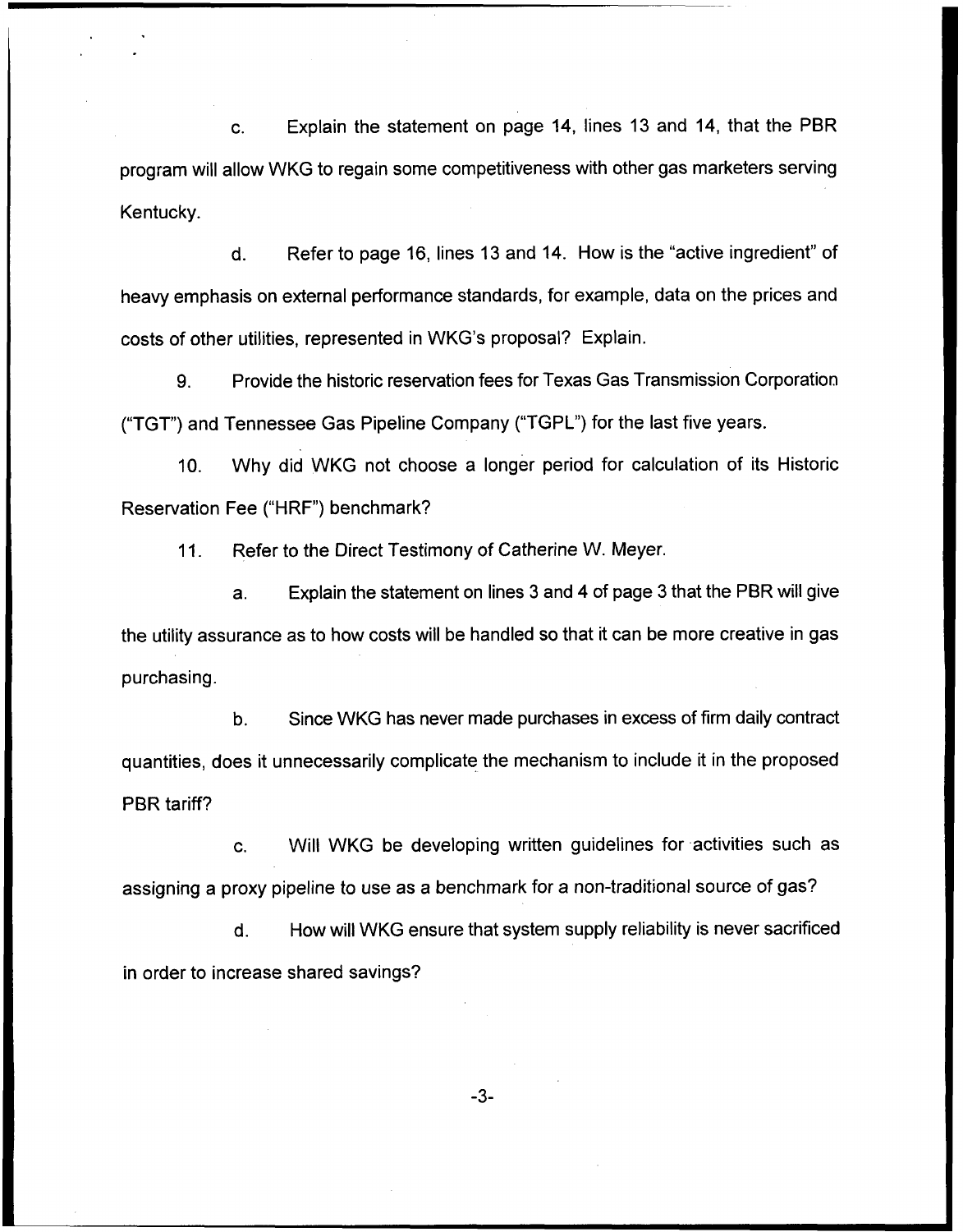12. Describe other PBR applications made by operating divisions of Atmos and details of any resulting Commission orders in other jurisdictions approving or denying such applications.

13. Refer to Harrington testimony, page 19, lines 1-16.

a. Does WKG currently engage in any financial hedging in its gas procurement practices? If so, explain the type, the extent to which each type is used, and the net results (net gains or losses on a quarterly basis) over the last three years for each type of transaction:

b. How many people are pursuing hedging activities versus how many gas procurement activities?

If WKG is not engaging in any financial hedging, explain how many C. people will be required to perform hedging activities and whether these people will be new hires.

d. If WKG is granted authority to engage in hedging activities, could the personnel devoted to this activity also be used by other jurisdictions? In other words, are there any scale or scope economies present in hedging activity which could lower costs (labor, O&M, overhead, etc.) across one or more state jurisdictions? Explain.

14. Refer to page 25, Table 4. For the NYMEX index, explain what settled closing price means and exactly which price(s) will be used in calculating the SAI.

15. Refer to page 26, lines 5-11. Explain the circumstances under which PBR and unbundling programs would not be compatible.

16. Refer to Meyer Testimony, pages 9-10 and lines 5-16 on page 10.

 $-4-$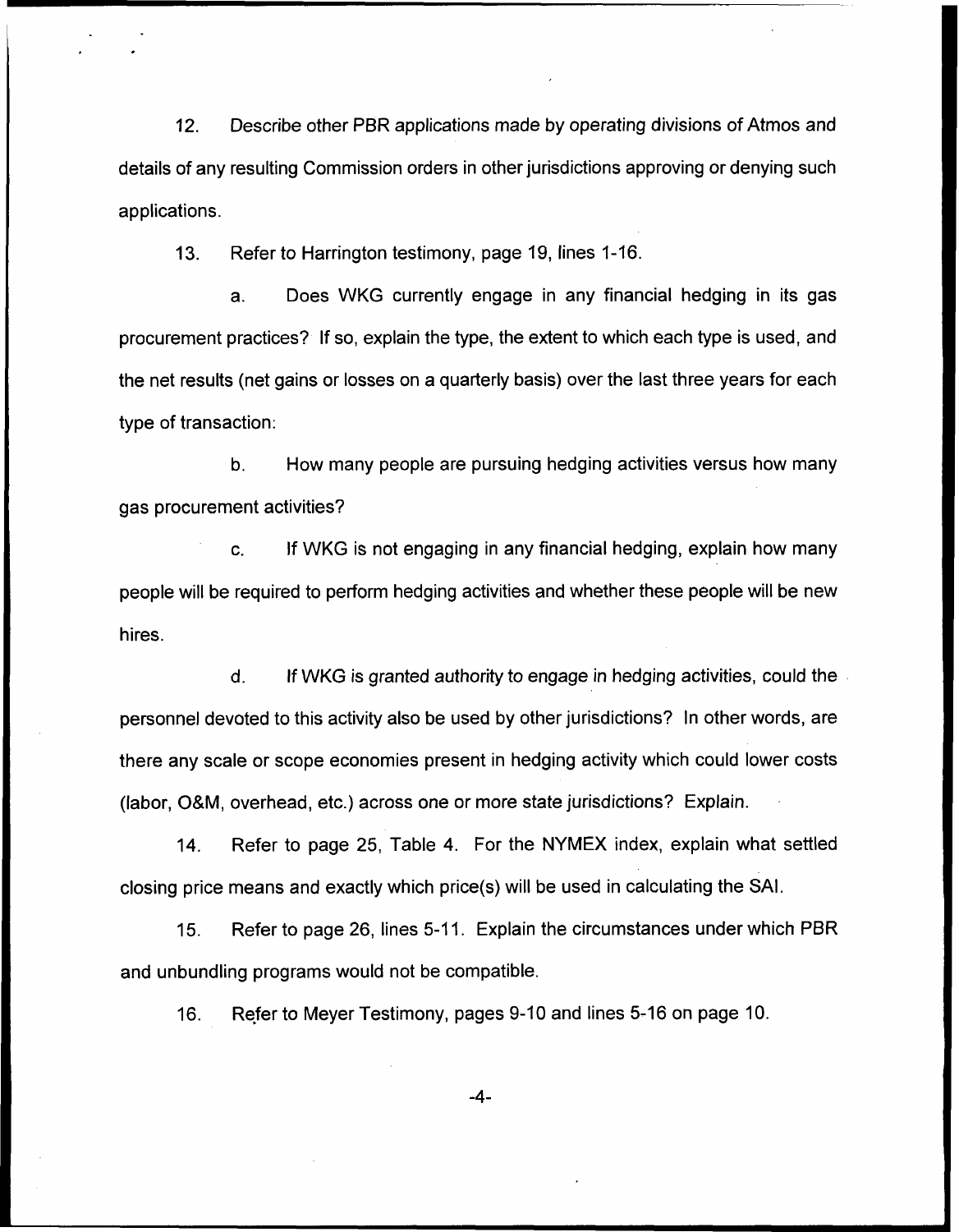a. Provide a more detailed description of what WKG considers a nontraditional method of selling gas services.

b. Describe some of the non-traditional ways the gas industry is creating to sell gas services.

c. In an increasingly competitive environment, when does a nontraditional method become traditional or generally accepted and in such an instance, why is it appropriate to benchmark (or to continue to benchmark) against one of WKG's three main pipelines? Explain.

d.. Assuming that WKG's application is approved, would it be appropriate, as part of any monitoring program, to review WKG's gas purchasing practices, options, and opportunities relative to WKG's pipeline benchmarks to ensure that one reflects the other?

17. Refer to page 12, lines 3-11

a. The sentence at line 4 refers to a methodology. Describe the methodology.

b. Explain how WKG's methodology will establish a threshold that looks prospectively at releasable volumes.

c. What is the forward time horizon which might be examined?

d. Why is there not a problem with establishing a current benchmark price against forward releasable volumes? Explain.

 $-5-$